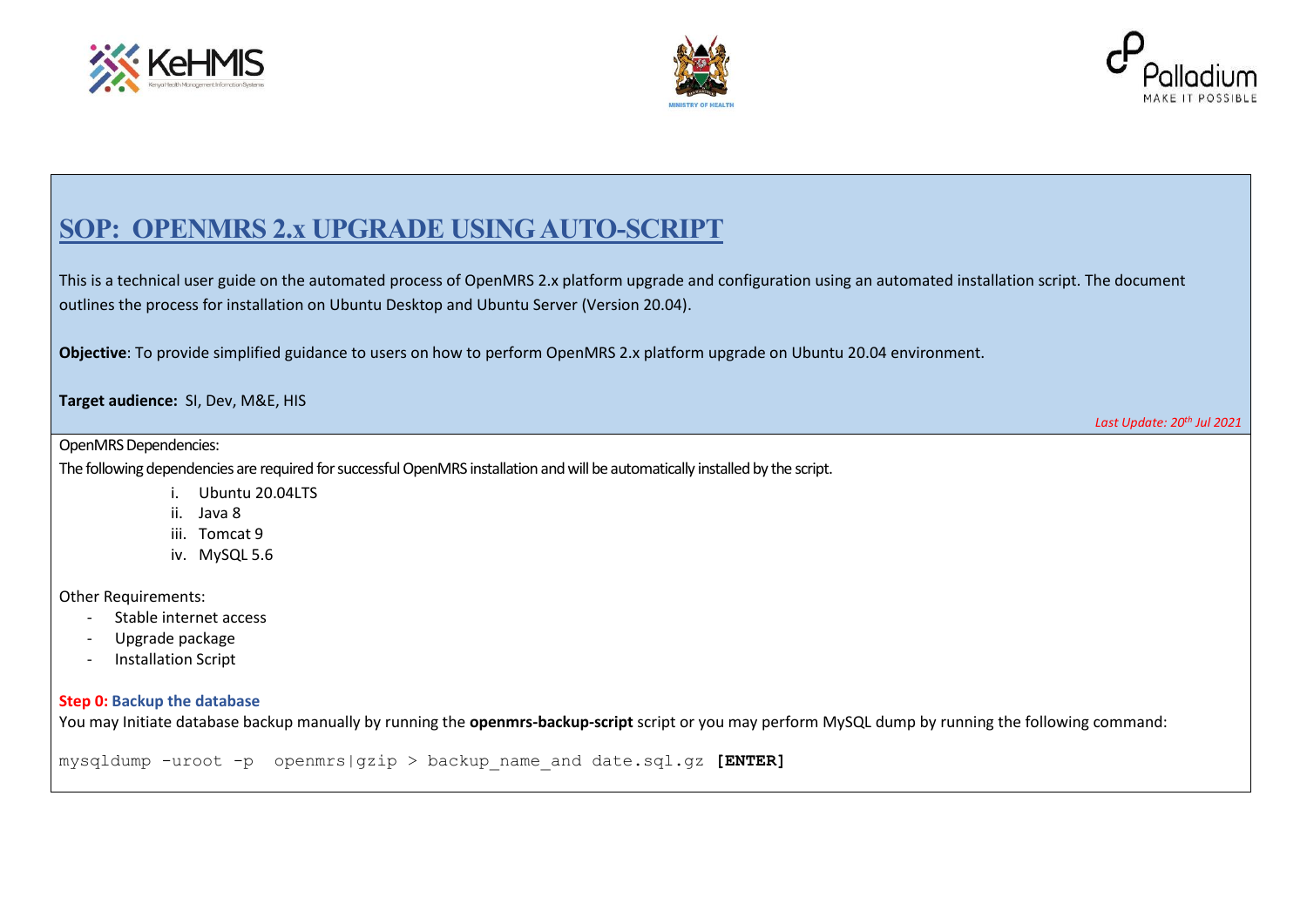# ※ KeHMIS





| <b>Step 1: Obtain installation resources:</b><br>Obtain a functional copy of ubuntu 20.04 installation package. This could be either<br>Ubuntu desktop or Ubuntu Server. You can obtain the Ubuntu .iso file from here.<br>Refer to this link for a guide on how to install Ubuntu Server 20.04LTS                                                                                                                                                                                                    | ㅅ<br>Name<br>autobak                                                                                                                                                                                                           |
|-------------------------------------------------------------------------------------------------------------------------------------------------------------------------------------------------------------------------------------------------------------------------------------------------------------------------------------------------------------------------------------------------------------------------------------------------------------------------------------------------------|--------------------------------------------------------------------------------------------------------------------------------------------------------------------------------------------------------------------------------|
| <b>Step 2: Obtain installation resources:</b><br>Obtain correct OpenMRS Upgrade resources and copy to Home directory. Confirm<br>that the following resources are available:<br>Autoback folder<br>i.<br>ii.<br>Datatools folder<br>iii. Db folder<br>Dictionary folder<br>iv.<br>Modules folder<br>$V_{\bullet}$<br>vi.<br>OpenMRS -backup-tools folder<br>vii. Scripts folder<br>viii. Tomcatinstallation<br>Installsetup.bash file<br>ix.<br>Openmrs.war file<br>$X$ .<br>Setup_script file<br>xi. | datatools<br>db<br>dictionary<br>modules<br>openmrs-backup-tools<br>scripts<br>tomcatinstallation<br>installsetup.bash<br>openmrs.war<br>PLEASE READ ME.txt<br>setup_script.sh<br>Fig1. Content of the OMR2.x resources folder |
| The Installation folder should be name as <b>OMR2.x.</b> The content should look as shown<br>in the diagram.                                                                                                                                                                                                                                                                                                                                                                                          |                                                                                                                                                                                                                                |
| <b>Step 3: Prepare environment for script execution</b><br>Pick up the backup and extract a copy in the <b>db</b> directory. Rename the file<br>i.<br>to openmrs.sql<br>NB: It is imperative that you have all the files and folders required as indicated in Fig 1<br>above.                                                                                                                                                                                                                         | ∼<br>Name<br>┺╽┅<br>$\blacksquare$ openmrs.sql<br>Fig2. Renamed backup database                                                                                                                                                |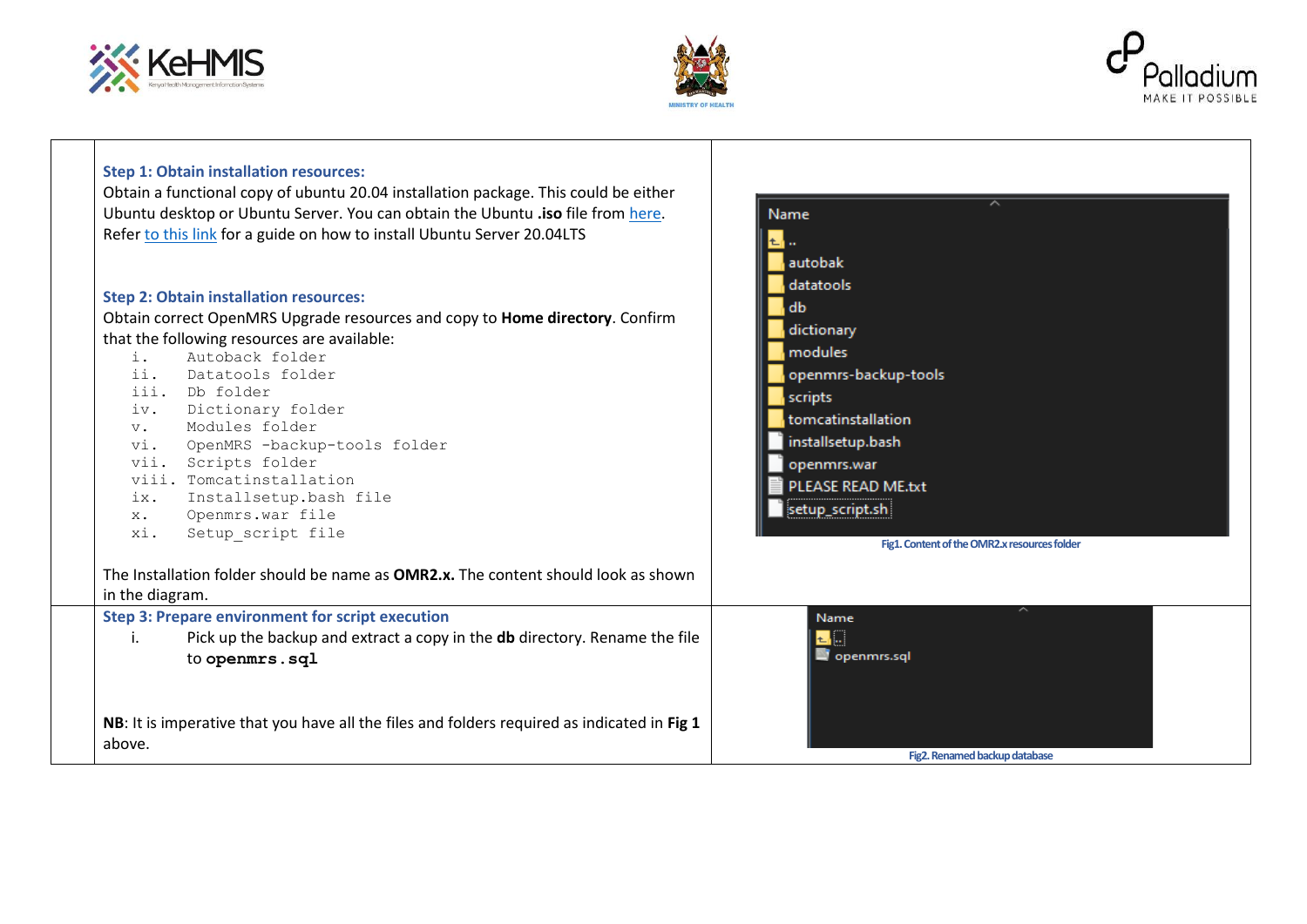





| Step 4: Execute the upgrade file. (.bash file)                                |                                                                                                                                        |
|-------------------------------------------------------------------------------|----------------------------------------------------------------------------------------------------------------------------------------|
| Open the terminal window and navigate to the directory that contains the      |                                                                                                                                        |
| resources. Use Ctr+Alt+T                                                      |                                                                                                                                        |
|                                                                               |                                                                                                                                        |
| Navigate into the folder: cd / folder name [ENTER]                            |                                                                                                                                        |
|                                                                               |                                                                                                                                        |
| Type the following command to initiate the upgrade process:                   |                                                                                                                                        |
|                                                                               | botienoh@botienoh:~\$ cd OMR2.xFull/                                                                                                   |
|                                                                               | botienoh@botienoh:~/OMR2.xFull\$ 11                                                                                                    |
| sudo bash installsetup.bash [ENTER]                                           | total 99384<br>drwxrwxr-x 10 botienoh botienoh<br>4096 Jul 19 08:08                                                                    |
|                                                                               | 4096 Jul 19 08:04<br>botienoh botienoh                                                                                                 |
|                                                                               | 4096 Jul 14 09:44<br>2 botienoh botienoh<br>autobak/                                                                                   |
| Enter the correct sudo password                                               | 4096 Jul 14 09:44<br>3 botienoh botienoh<br>datatools/<br>drwxrwxr-x                                                                   |
| Monitor the process and respond to all the prompts as displayed on the screen | 4096 Jul 14 09:48<br>2 botienoh botienoh<br>db/<br>drwxrwxr-x                                                                          |
|                                                                               | 4096 Jul 14 09:45<br>dictionary/<br>2 botienoh botienoh<br>3947 Jul 14 10:44<br>installsetup.bash<br>1 botienoh botienoh               |
| during the process.                                                           | 4096 Jul 14 09:45<br>modules/<br>2 botienoh botienoh<br>drwxrwxr-x                                                                     |
| The setup will perform the following actions:                                 | 4096 Jul 14 09:45 openmrs-backup-tools/<br>2 botienoh botienoh<br>drwxrwxr-x                                                           |
|                                                                               | 1 botienoh botienoh 101714214 Jul 12 07:24<br>openmrs.war                                                                              |
| Install ansible playbook app                                                  | rw-rw-r-- 1 botienon botienon<br>1750 Jul 6 06:05 'PLEASE READ ME.txt'<br>4096 Jul 14 09:45 scripts/<br>drwxrwxr-x 2 botienoh botienoh |
| Install java 8                                                                | 1553 Jul 1 07:49 setup script.sh<br>-rw-rw-r-- 1 botienoh botienoh                                                                     |
| Install and configure tomcat9                                                 | 4096 Jul 14 09:45 tomcatinstallation/<br>drwxrwxr-x 2 botienoh botienoh                                                                |
|                                                                               | botienoh@botienoh:~/OMR2.xFull\$ sudo bash installsetup.bash                                                                           |
| Install MySQL 5.6                                                             |                                                                                                                                        |
| Restore the facility database                                                 |                                                                                                                                        |
| Create cron-job for auto-backup                                               |                                                                                                                                        |
| Install and setup KenyaEMR data tools                                         |                                                                                                                                        |
| Perform all the housekeeping tasks                                            |                                                                                                                                        |
|                                                                               |                                                                                                                                        |
|                                                                               |                                                                                                                                        |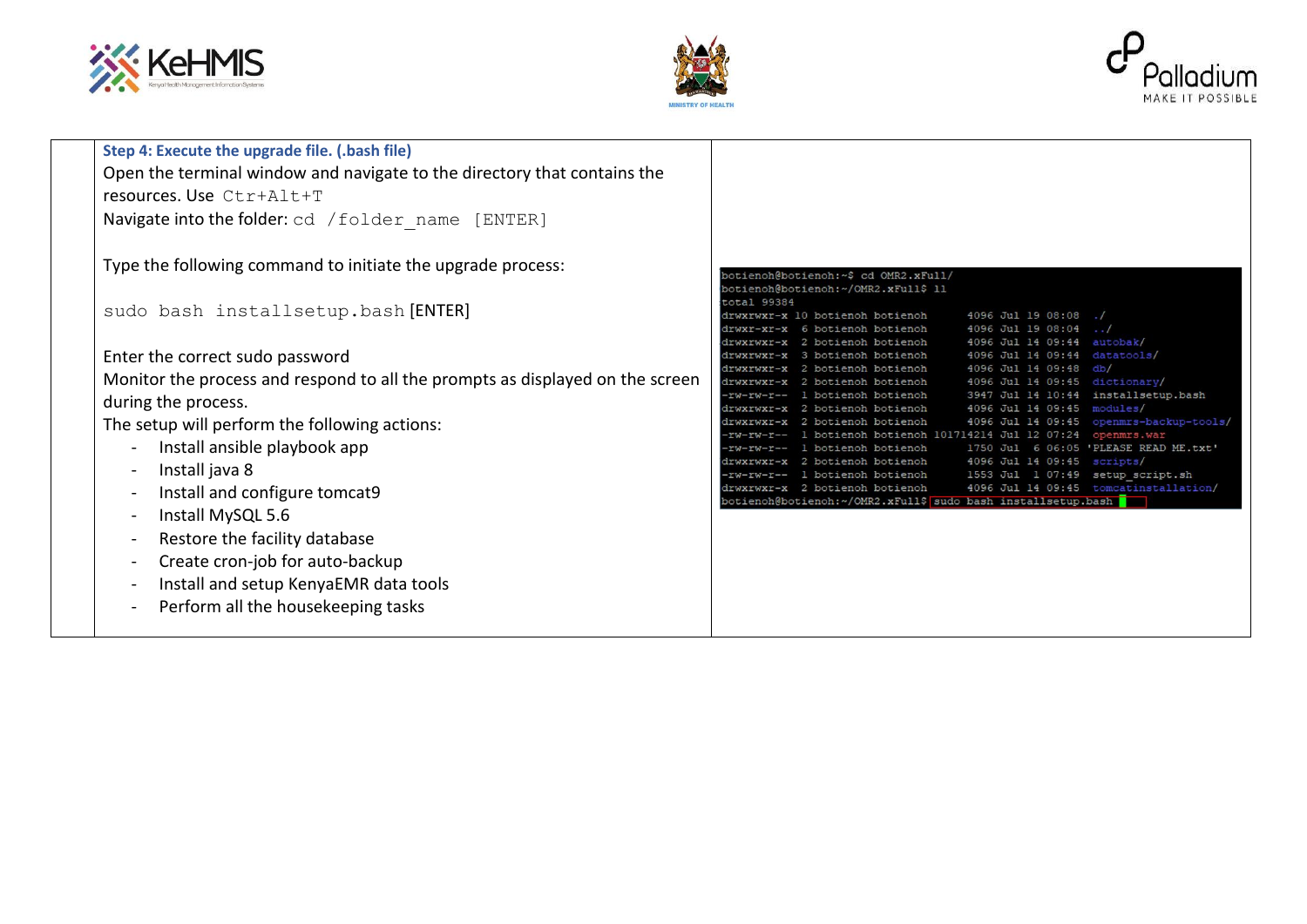# ※ KeHMIS





| <b>Step: 5: Launch OpenMRS</b>                                                                                                                                                                                                                                                                                                                                                                                                                                                                                                                                         | <b>OpenMRS</b>                                                                                                                                                                                                                                                                                                                                                                                                                                                                                                                                                                                                                                                                                                                                                                                                                                                                                                                                                                                                                                                                                                                                                                                                                                                                                                                                                                                                                                                                                                                                                                                                                                                                                                                                                                                                                                              |
|------------------------------------------------------------------------------------------------------------------------------------------------------------------------------------------------------------------------------------------------------------------------------------------------------------------------------------------------------------------------------------------------------------------------------------------------------------------------------------------------------------------------------------------------------------------------|-------------------------------------------------------------------------------------------------------------------------------------------------------------------------------------------------------------------------------------------------------------------------------------------------------------------------------------------------------------------------------------------------------------------------------------------------------------------------------------------------------------------------------------------------------------------------------------------------------------------------------------------------------------------------------------------------------------------------------------------------------------------------------------------------------------------------------------------------------------------------------------------------------------------------------------------------------------------------------------------------------------------------------------------------------------------------------------------------------------------------------------------------------------------------------------------------------------------------------------------------------------------------------------------------------------------------------------------------------------------------------------------------------------------------------------------------------------------------------------------------------------------------------------------------------------------------------------------------------------------------------------------------------------------------------------------------------------------------------------------------------------------------------------------------------------------------------------------------------------|
| Once the process in Step 4 is completed, it is time to launch the OpenMRS.                                                                                                                                                                                                                                                                                                                                                                                                                                                                                             | OpenMRS Core 2.3.3 Installation Wizard                                                                                                                                                                                                                                                                                                                                                                                                                                                                                                                                                                                                                                                                                                                                                                                                                                                                                                                                                                                                                                                                                                                                                                                                                                                                                                                                                                                                                                                                                                                                                                                                                                                                                                                                                                                                                      |
| Start the browser and enter the correct address i.e.                                                                                                                                                                                                                                                                                                                                                                                                                                                                                                                   | Which language do you prefer?                                                                                                                                                                                                                                                                                                                                                                                                                                                                                                                                                                                                                                                                                                                                                                                                                                                                                                                                                                                                                                                                                                                                                                                                                                                                                                                                                                                                                                                                                                                                                                                                                                                                                                                                                                                                                               |
| $\overline{\phantom{0}}$                                                                                                                                                                                                                                                                                                                                                                                                                                                                                                                                               | English                                                                                                                                                                                                                                                                                                                                                                                                                                                                                                                                                                                                                                                                                                                                                                                                                                                                                                                                                                                                                                                                                                                                                                                                                                                                                                                                                                                                                                                                                                                                                                                                                                                                                                                                                                                                                                                     |
| http://localhost:8080/openmrs                                                                                                                                                                                                                                                                                                                                                                                                                                                                                                                                          | $\mathbf{\ddot{}}$                                                                                                                                                                                                                                                                                                                                                                                                                                                                                                                                                                                                                                                                                                                                                                                                                                                                                                                                                                                                                                                                                                                                                                                                                                                                                                                                                                                                                                                                                                                                                                                                                                                                                                                                                                                                                                          |
| OpenMRS will open in maintenance mode as shown                                                                                                                                                                                                                                                                                                                                                                                                                                                                                                                         | □ Remember this choice                                                                                                                                                                                                                                                                                                                                                                                                                                                                                                                                                                                                                                                                                                                                                                                                                                                                                                                                                                                                                                                                                                                                                                                                                                                                                                                                                                                                                                                                                                                                                                                                                                                                                                                                                                                                                                      |
| Click "Next" (Green button)                                                                                                                                                                                                                                                                                                                                                                                                                                                                                                                                            | $\rightarrow$                                                                                                                                                                                                                                                                                                                                                                                                                                                                                                                                                                                                                                                                                                                                                                                                                                                                                                                                                                                                                                                                                                                                                                                                                                                                                                                                                                                                                                                                                                                                                                                                                                                                                                                                                                                                                                               |
| On the next screen, select "Advanced" as type of installation (Step 1)<br>$\overline{\phantom{a}}$<br>On the next screen Select "Yes" (Step 2)<br>Next click "No" on the next screen and enter MySQL root password (step 3)<br>Select "Yes" on the next screen on the first question and select "No" on the<br>$\overline{\phantom{a}}$<br>second one (Step 4)<br>One the last screen (Step 5 of 5), leave all the fields blank and click "Next"<br>$\overline{\phantom{a}}$<br>Under "Review" page, scroll down and click "Next" to initiate the database<br>updates. | Step 2<br>Step 1<br>Which type of installation do you want?<br>Do you currently have an OpenMRS database installed that you would like to connect to?<br>Install OpenMRS by creating a nev<br>Simple<br>If yes, what is the name of this database?<br>Yes<br>local machine. This option requires<br>localhost. You will need to provide<br>Database name: openmrs<br><b>Advanced</b><br>This option allows you to select the<br>option when you are installing Ope<br><b>No</b><br>If no, what would you like to name this database? (alphanumeric characters only<br>O Testing<br>This option allows you to copy data<br>Database name: openmrs<br>safe/separate environment.<br>NOTE:<br>A user that has "CREATE DATABASE" privileges must be specified here so that this<br>• MySQL is currently the only su<br>(Empty MySQL passwords are not allowed here. If you dont have a MySQL passwo<br>. Ensure that there is an establ<br>one.<br>Step 3<br>Step 2 of 5<br>Step 4<br>ed OpenMRS to automatically create the tables for your curre<br>Yes: 0<br>Step 3 of 5<br>ant to also add demo data to your database - openmrs? (This o<br>Do you want to be able to upload modules from the web interface?<br>.<br>Disclaimer: This could be a security risk if a user with upload permissions is ever compromised.<br>(The alternative is to drop .omod module files into vour application data directory and restart OpenMRI<br>Yes: $\circledast$<br>No:<br>If yes, specify the log in user name and password for that da<br>Do you want undates to the database to be automatically applied on startup when a new web<br>Userna<br>Yes: O<br>No: $@$<br>Password<br>If no, one will be created for you. However, a user that has "CF<br>No @<br>$\odot$<br>⊖<br>just be specified here so that this wizard can create the<br>Heerna<br>O<br>$\bullet$ |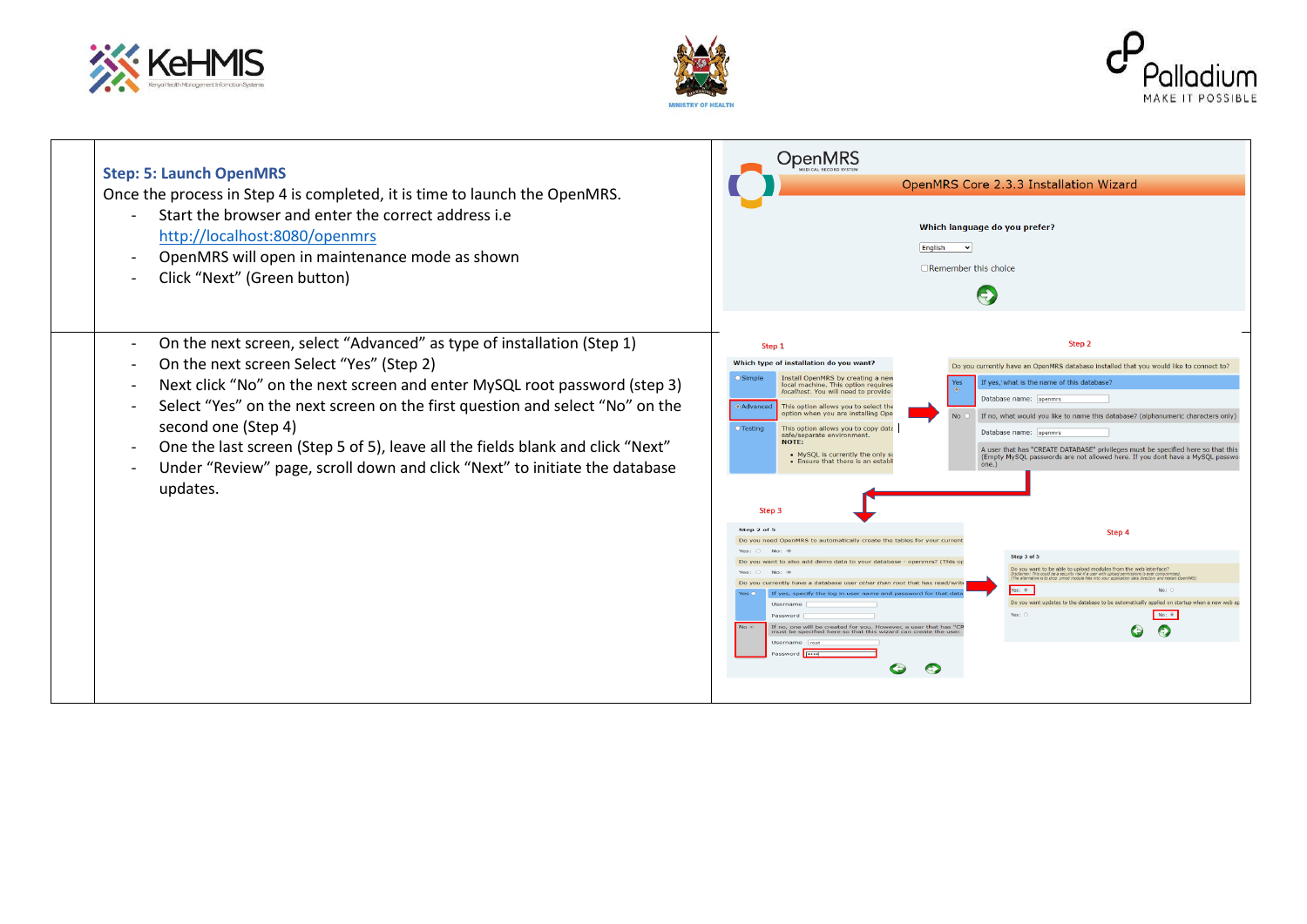





Database update progress window should look like the one shown here....-> Wait for the updates to complete successfully and the KenyaEMR login page displays.



## **7.**Section 2: Troubleshooting

#### **8. 1. KenyaEMR launches with a red ribbon:**

This may point to issues with the database definitions or lack of proper access rights to "**openmrs\_user**".

### **a. Fix User rights**

- Log into MySQL and gradn all the privilgess to "openmrs\_user" (grant all privileges on \*.\* to 'openmrs user'@'localhost';) **[ENTER]**
- Persist the privileges: (flush privileges;) [ENTER]